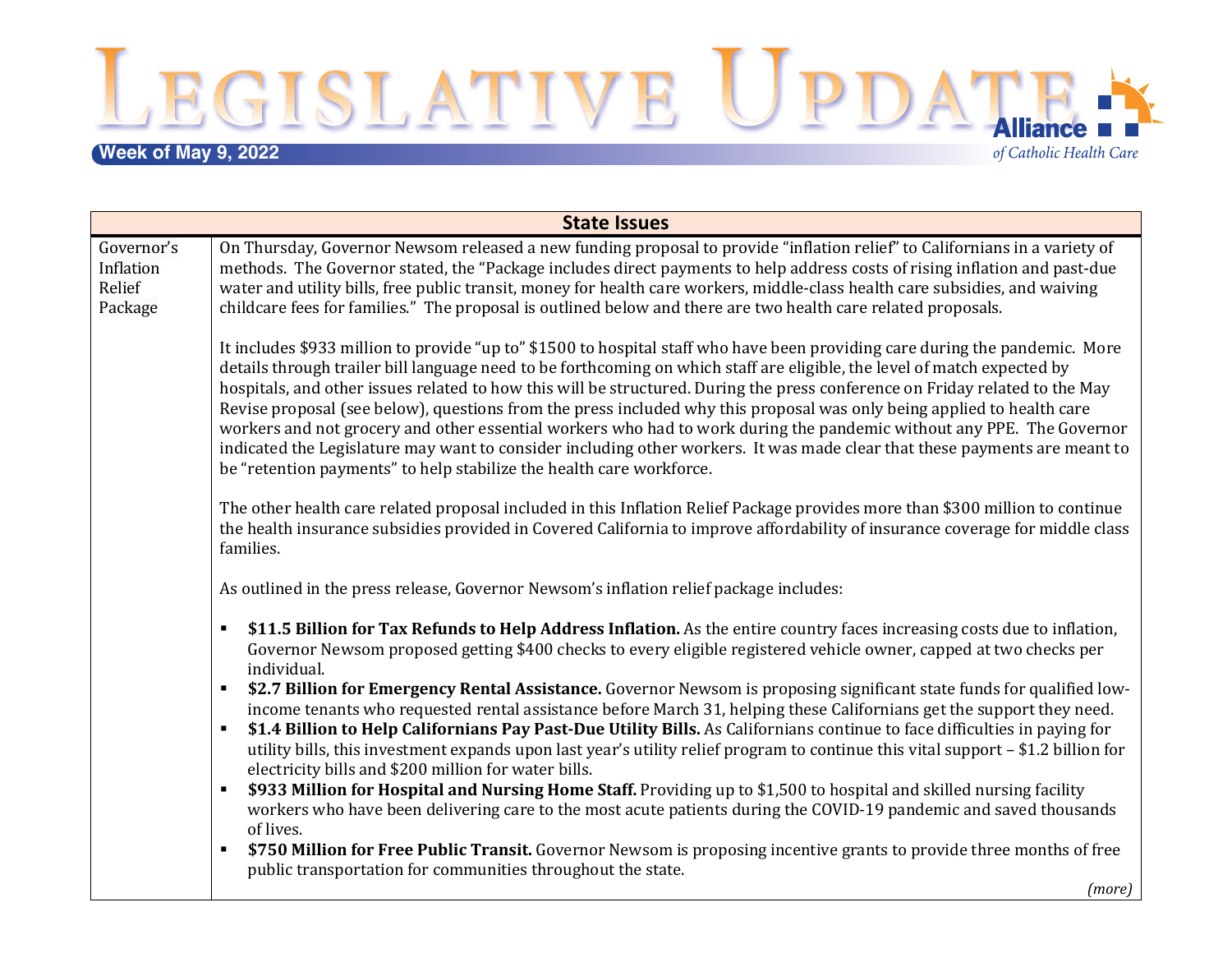| Governor's<br>Inflation<br>Relief<br>Package<br>(continued) | \$304 Million to Make Health Coverage More Affordable for Middle-Class Families. This extends health insurance<br>premium assistance under Covered California for families of four earning up to \$166,500 annually, upwards of 700,000<br>Californians.<br>\$439 Million to Pause the Diesel Sales Tax. Bringing relief to the commercial sector and drivers, Governor Newsom is<br>$\blacksquare$<br>proposing a 12-month pause in the sales tax rate for diesel fuel that would provide upwards of \$439 million in relief.<br>\$157 Million to Waive Child Care Fees for Low-Income Families. Making state-subsidized preschool and childcare<br>$\blacksquare$<br>more affordable, benefitting 40,000 low-income California families with savings of up to \$595 per month.<br>You can find the press release here: https://www.gov.ca.gov/2022/05/12/governor-newsom-proposes-18-1-billion-<br>inflation-relief-package/. |
|-------------------------------------------------------------|---------------------------------------------------------------------------------------------------------------------------------------------------------------------------------------------------------------------------------------------------------------------------------------------------------------------------------------------------------------------------------------------------------------------------------------------------------------------------------------------------------------------------------------------------------------------------------------------------------------------------------------------------------------------------------------------------------------------------------------------------------------------------------------------------------------------------------------------------------------------------------------------------------------------------------|
| State<br>Budget:<br><b>May Revise</b>                       | The Governor's May Revise Budget was released today, Friday, accompanied by a very lengthy press conference by Governor<br>Newsom, his Budget chief. This was followed by a stakeholder meeting with HHS Secretary, Dr. Mark Ghaly, and the leadership<br>of the various health and human services departments under his umbrella at the California Health and Human Services Agency.                                                                                                                                                                                                                                                                                                                                                                                                                                                                                                                                           |
|                                                             | The \$300.6 billion spending plan would fund direct financial supports to Californians, bonuses for health care workers, max out<br>the state's reserves, and pay down debt early - all fueled by a \$97.5 billion surplus. The healthy budget largely reflects a<br>continued surge in tax revenue driven by income gains in high-earning households. The budget focuses on one-time<br>expenditures, and the Governor noted that he wants to be prepared for economic downturns that lie ahead.                                                                                                                                                                                                                                                                                                                                                                                                                               |
|                                                             | It is worth noting that during his press conference, the Governor noted that his budget plan is \$2.6 billion under the Gann Limit<br>- giving some flexibility in negotiating additional spending when talks with the Legislature begin in earnest.                                                                                                                                                                                                                                                                                                                                                                                                                                                                                                                                                                                                                                                                            |
|                                                             | It is also worth highlighting that the May Revise notes that inflation is expected to exceed 7 percent in 2021-22, triggering an<br>accelerated increase of the state's minimum wage for millions of workers to \$15.50 per hour regardless of employer size.                                                                                                                                                                                                                                                                                                                                                                                                                                                                                                                                                                                                                                                                   |
|                                                             | One major disagreement between the Governor and the Legislature that clearly is not resolved is how to give direct funding<br>inflation supports to Californians. The Governor wants to use the Department of Motor Vehicles to give \$400 back to<br>individuals who have a car registered with the DMV. The Legislature wants to provide revenue back to every taxpayer through<br>the Franchise Tax Board. This disagreement has been brewing between the two for a few weeks, and the Governor doubled<br>down on his plan. Today, he said one reason his plan is better is because the DMV can get the checks out more quickly and<br>would include more seniors with disabilities, undocumented residents and those who otherwise don't pay state income taxes.                                                                                                                                                           |
|                                                             | Some of the key health components of the May Revise include:<br>\$217 billion (\$64.7 billion in state general fund) for all health and human services programs for 2022-2023.<br>Confirmation of the Administration's commitment to standing up the Office of Health Care Affordability.<br>٠<br>Confirmation of the Administration's proposal to require nonprofit hospitals to dedicate 25% of their<br>٠                                                                                                                                                                                                                                                                                                                                                                                                                                                                                                                    |
|                                                             | Community Benefit resources to community-based organizations.<br>Confirmation of the Administration's proposal that calls for an additional 25,000 Community Health Workers<br>٠<br>by 2025.<br>(more)                                                                                                                                                                                                                                                                                                                                                                                                                                                                                                                                                                                                                                                                                                                          |
|                                                             |                                                                                                                                                                                                                                                                                                                                                                                                                                                                                                                                                                                                                                                                                                                                                                                                                                                                                                                                 |